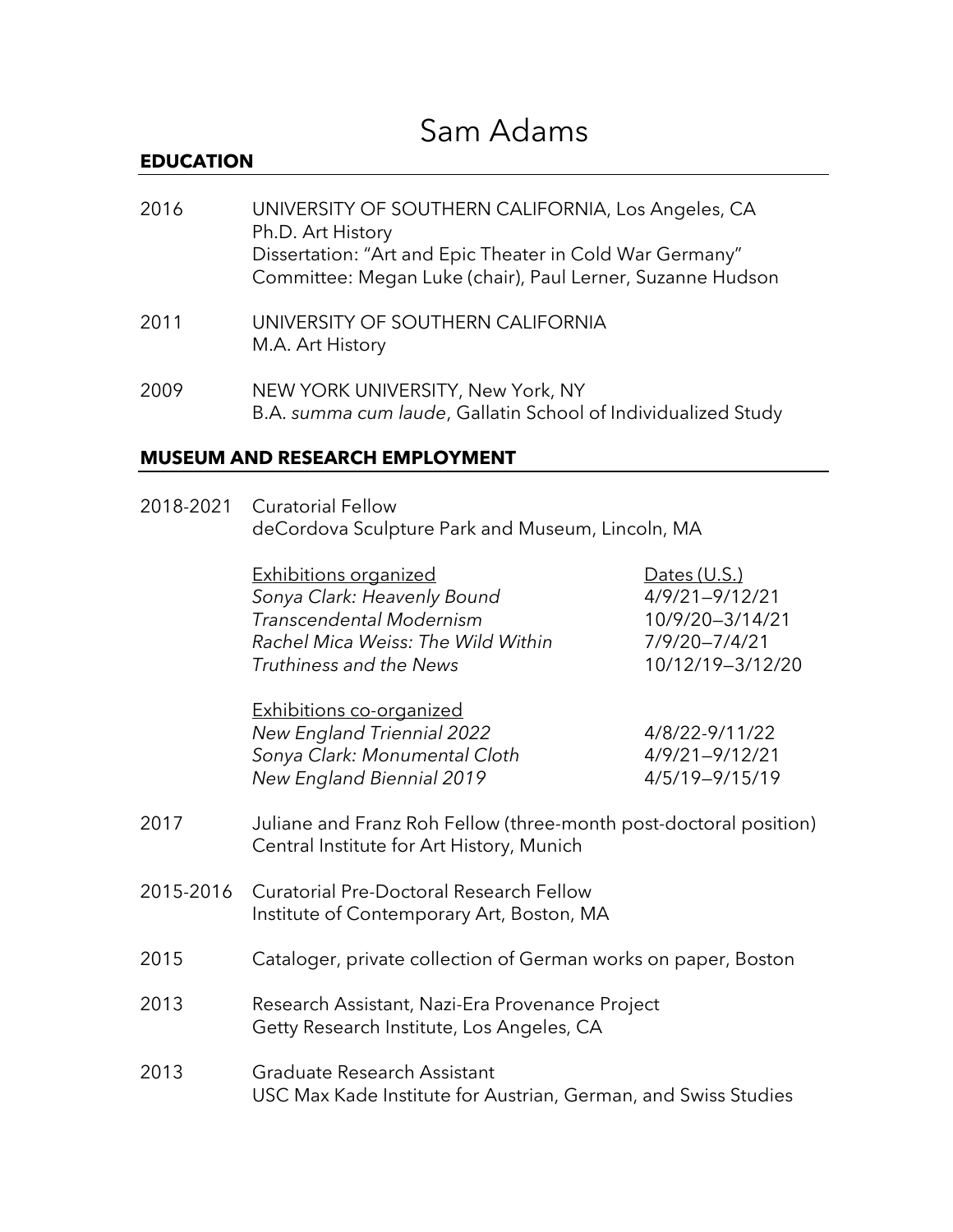| 2011 | Research Associate for Stephanie Barron, Chief Curator, Modern<br>Art. Los Angeles County Museum of Art, Los Angeles, CA |
|------|--------------------------------------------------------------------------------------------------------------------------|
| 2009 | Research Assistant for Eve Meltzer, Visual Studies, and Jeanne<br>Nugent, Art History. New York University, New York, NY |
| 2009 | Intern, Judd Foundation, New York, NY                                                                                    |
| 2008 | Curatorial Intern, Modern and Contemporary Art<br>Metropolitan Museum of Art, New York, NY                               |

### **ACADEMIC APPOINTMENTS**

| 2019-2020        | Part-time Lecturer, Department of Art + Design<br>Northeastern University, Boston, MA                                |
|------------------|----------------------------------------------------------------------------------------------------------------------|
| <b>Fall 2018</b> | Affiliated Faculty, Visual and Media Arts<br>Emerson College, Boston, MA                                             |
| 2017-2018        | Visiting Assistant Professor, Department of Art + Design<br>Northeastern University, Boston, MA                      |
|                  | Spring 2017 Visiting Lecturer, Experimental College<br>Tufts University, Medford, MA                                 |
|                  | Spring 2017 Adjunct Faculty, Art History and Visual Culture<br>Wentworth Institute of Technology, Boston, MA         |
|                  | 2010-2012 Graduate Teaching Assistant, Art History and History<br>University of Southern California, Los Angeles, CA |

# **PUBLICATIONS**

# **BOOK CHAPTERS**

*deCordova New England Biennial 2019*. Exh. Cat. Lincoln, MA: deCordova Sculpture Park and Museum, 2019.

Publication coordinator and lead co-author with Sarah Montross, with entries by Scout Hutchinson, Martina Tanga, and Elizabeth Upenieks.

*Representations of German Identity*, ed. Thomas Haakenson and Deborah Ascher Barnstone. Oxford: Peter Lang, 2013.

Chapter: "Blasting Wagner out of the Continuum of History," 33-56.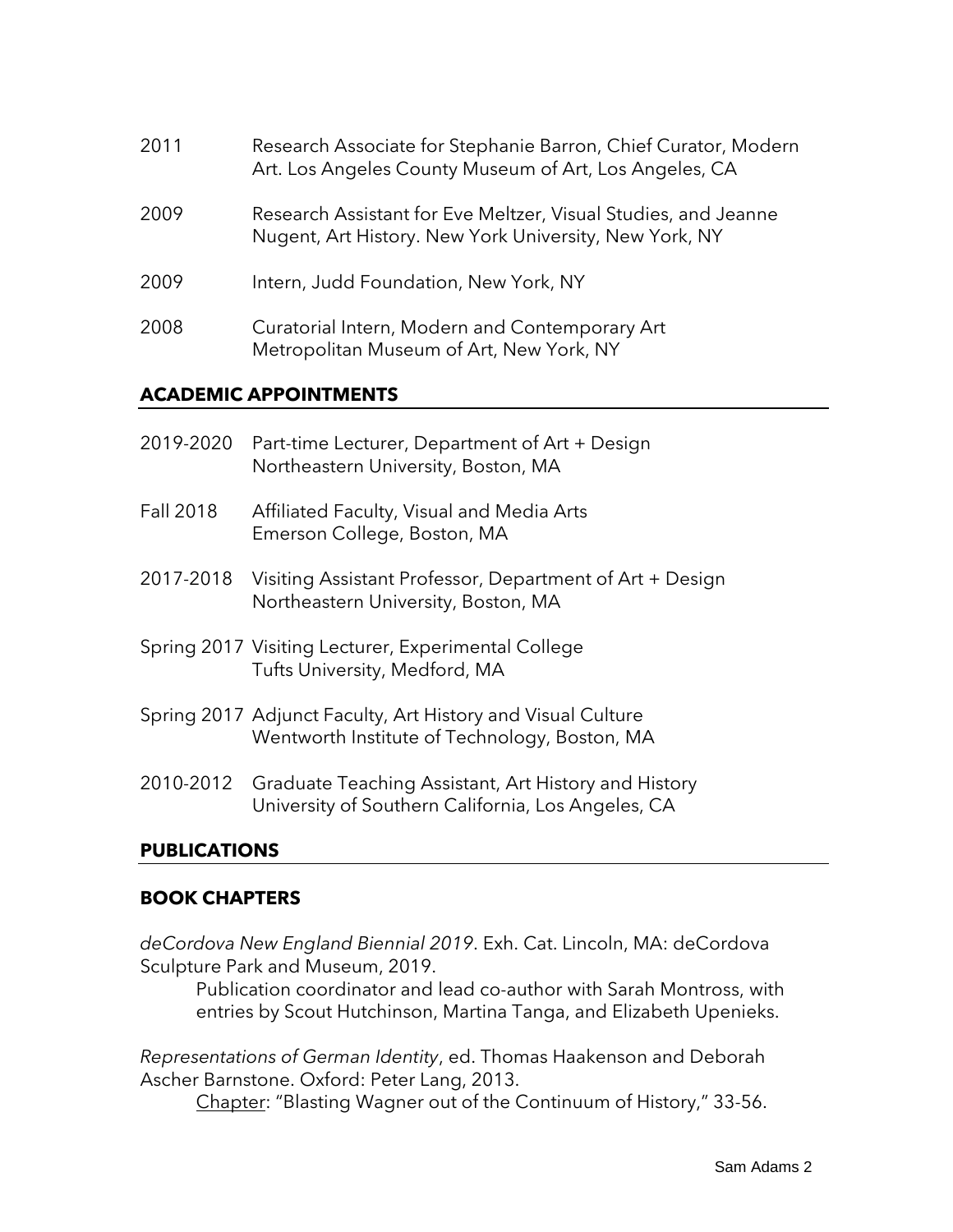# **ESSAYS AND ENTRIES IN EXHIBITION CATALOGS**

*Visionary New England*, ed. Sarah Montross. Exh. Cat. Lincoln, MA: deCordova Sculpture Park and Museum and Cambridge, MA: MIT Press, 2020.

Entry: Angela Dufresne; 80.

Additional resource: The Medium is the Medium: Selected Visionary New England Literature and Film; 140-141.

*Multiplied: Edition MAT and the Transformable Work of Art, 1959-1965*, ed. Meredith Malone. Exh. Cat. St. Louis, MO: Mildred Lane Kemper Art Museum and Hirmer, 2020.

Entries: George Brecht, Robert Filliou, Dieter Roth, Daniel Spoerri, André Thompkins, Emmett Williams; 101-102, 139, 189, 193, 205, 209.

*Inventur–Art in Germany, 1943-1955*, ed. Lynette Roth. Exh. Cat. Cambridge, MA: Harvard Art Museums; New Haven: Yale University Press, 2018. Entries: Werner Heldt, Juro Kubicêk; 82-83, 116-117, 174-175.

*Oracles: Artists' Calling Cards*, ed. Pierre Leguillon and Barbara Fédier. Geneva: Geneva University of Art and Design and Zurich: Edition Patrick Frey, 2017. Artist's book, edition of 200.

Entry: Keith Haring; 222-225.

*The Artist's Museum*, ed. Dan Byers. Exh. Cat. Boston: Institute of Contemporary Art; Munich: DelMonico Books/Prestel, 2016.

Chapter: Installation Views: A Historical Compendium; 184-244. Entries: Rosa Barba, Goshka Macuga, Xaviera Simmons, Rosemarie Trockel; 60-61, 138-139, 154-155, 162-163.

*Javier Ramirex: En búsqueda de la Lux* [In Search of Light]. Exh. Cat. Barcelona: Alejandro Gallery, 2014.

Essay: "Elektrofarben;" 5-8.

# **CRITICISM**

"Jourdan Christopher," *Boston Art Review* 5 (Summer 2020): 71.

"Queering the Vitrine: Lorenza Böttner at documenta 14," *Apricota* 1 (Spring 2018): 98-101.

"'Let Us March On: Lee Friedlander and the Prayer Pilgrimage for Freedom' at Boston University Art Galleries," *Boston Art Review* 1 (Spring 2018), 102-108.

"Around Munich," *ARTnews* (Winter 2018): 111-113.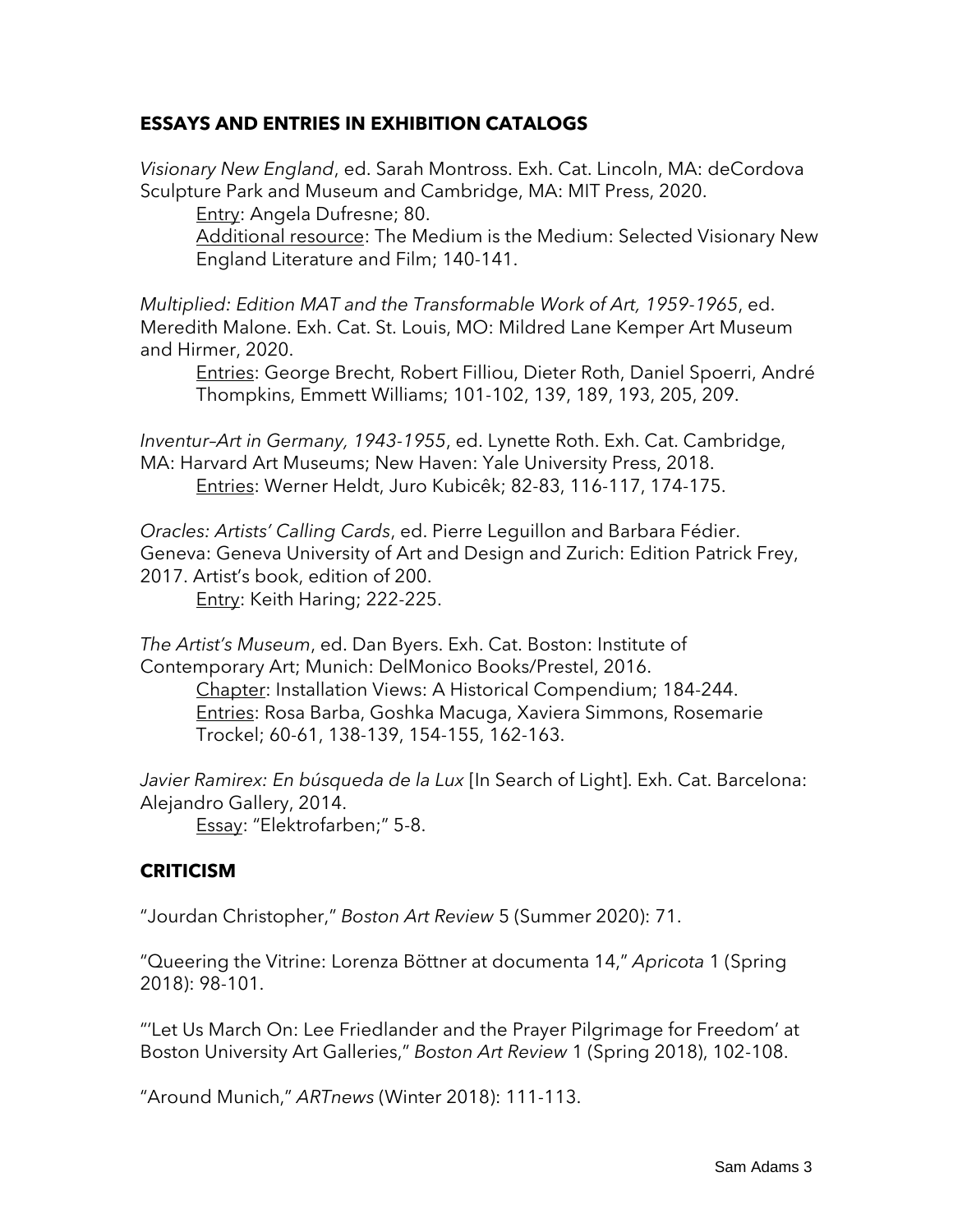"Art and Accountability: Carrie Mae Weems and Dell Hamilton Share Space at Harvard." *Big, Red, & Shiny* (January 2017). www.bigredandshiny.com

"'A Joseph Beuys' at Galeria Cadaqués." *ARTnews* 115.4 (Winter 2017): 138- 140.

"Trans/Draw: Gender Outside the Lines." *Big, Red, & Shiny* (December 2016).

"Around Boston." *ARTnews* 115.3 (Fall 2016): 147-149.

"Christopher Knowles in Philadelphia." *ARTnews* 114.11 (December 2015): 89.

"Familiar Forms of Resistance: Mapping Public Art at MIT." *Big, Red, & Shiny* (November 2015).

"24th Drawing Show at Boston Center for the Arts." *Big, Red, & Shiny* (November 2015).

"Annika Kahrs in Barcelona." *ARTnews* 114.9 (October 2015): 95.

"Björk at the MoMA: An Exhibition, Possibly Maybe." *Big, Red, & Shiny* (April 2015).

"Business in the Front, Party in the Back: New Harvard Art Museums." *Big, Red, & Shiny* (March 2015).

"Rehabilitating Silence: Susan Philipsz's *Part File Score*." *Big, Red, & Shiny* (March 2015).

"kate hers RHEE in Berlin." *Afterimage* 42.2 (September/October 2014): 22-23.

"*Gustav Klimt: The Magic of Line* by Marian Bisanz-Prakken." *caa.reviews* (2013).

# **HONORS AND AWARDS**

| 2017-2018 | Faculty Research Grant, Northeastern, Art + Design Department   |
|-----------|-----------------------------------------------------------------|
| 2015-2016 | USC Graduate School Dissertation Completion Fellowship          |
| 2015      | Walter Read Hovey Scholarship, Pittsburgh Foundation            |
| 2013-2014 | German Academic Exchange Service (DAAD) Research Grant          |
| 2013      | Fritz Thyssen Foundation Pre-Dissertation Fellowship, History   |
| 2013      | Mellon School of Theater and Performance Research, Harvard Uni. |
| 2009-2014 | USC Provost's PhD Fellowship                                    |
| 2010-2013 | USC Hovel Memorial Scholarship/Goethe Institute, Berlin         |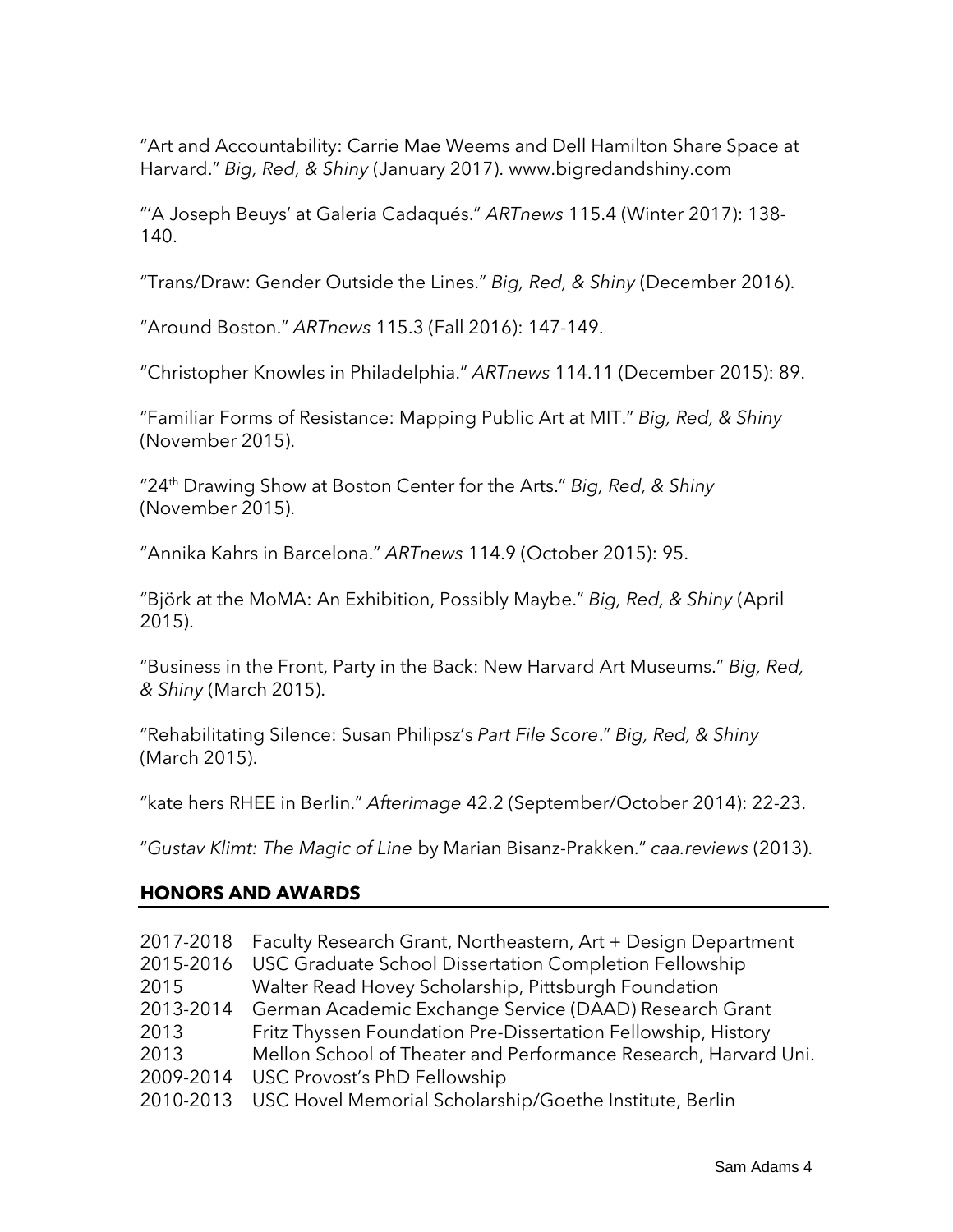- 2011-2012 USC Dornsife General Education Graduate Teaching Award
- 2011-2012 Faculty Nominee for USC Award for Excellence in Teaching
- 2010-2014 USC Department of Art History Conference Travel Award
- 2009 NYU Gallatin Research Scholarship
- 2007 NYU Jewish Learning Fellowship
- 2006 NYU Michael Probst Scholarship

### **CONFERENCE AND SYMPOSIA PRESENTATIONS**

| 2019 | Looking at Visual Art through the Lens of Sexual Misconduct<br>Panelist, Boston Art Dealers Association, Simmons University     |
|------|---------------------------------------------------------------------------------------------------------------------------------|
| 2017 | "Lenin's Flickering Afterlives on the East Berlin Stage"<br>German Studies Association, Atlanta, GA                             |
| 2017 | "Niki de Saint Phalle's Liveness"<br>College Art Association, New York, NY                                                      |
| 2016 | "Electrification and Electronics in the Art Gallery, 1920-1980"<br>Bruce Museum, Greenwich, CT                                  |
| 2015 | "Objects without History: Fugitive Set Designs in Modern Art"<br>Harvard Drama Colloquium, Harvard University, Cambridge, MA    |
| 2015 | "Lost and Destroyed Theater Sets of Malevich, Dalí, Heartfield"<br>Hammer Museum, University of California, Los Angeles, CA     |
| 2015 | "Theatrical Flashbacks: Harald Szeemann, Edward Kienholz,<br>Christoph Schlingensief;" College Art Association, New York, NY    |
| 2014 | "Germanizing American Pop Art"<br>Department of Art and Art History, Stanford Uni., Stanford, CA                                |
| 2014 | "Telescoping Histories of Installation Art, 1920s, 1960s, 2000s"<br>Institut für Kunstgeschichte, Universität Bern, Switzerland |
| 2014 | "Bertolt Brecht and the Socialist Origins of West German Theater"<br>Euroacademia International Conference, Berlin, Germany     |
| 2013 | "Pop Goes Weimar Classicism"<br>German Studies Association, Denver, CO                                                          |
| 2013 | "Monuments and Ruins in West German Theater"<br>International Bauhaus Colloquium, Weimar, Germany                               |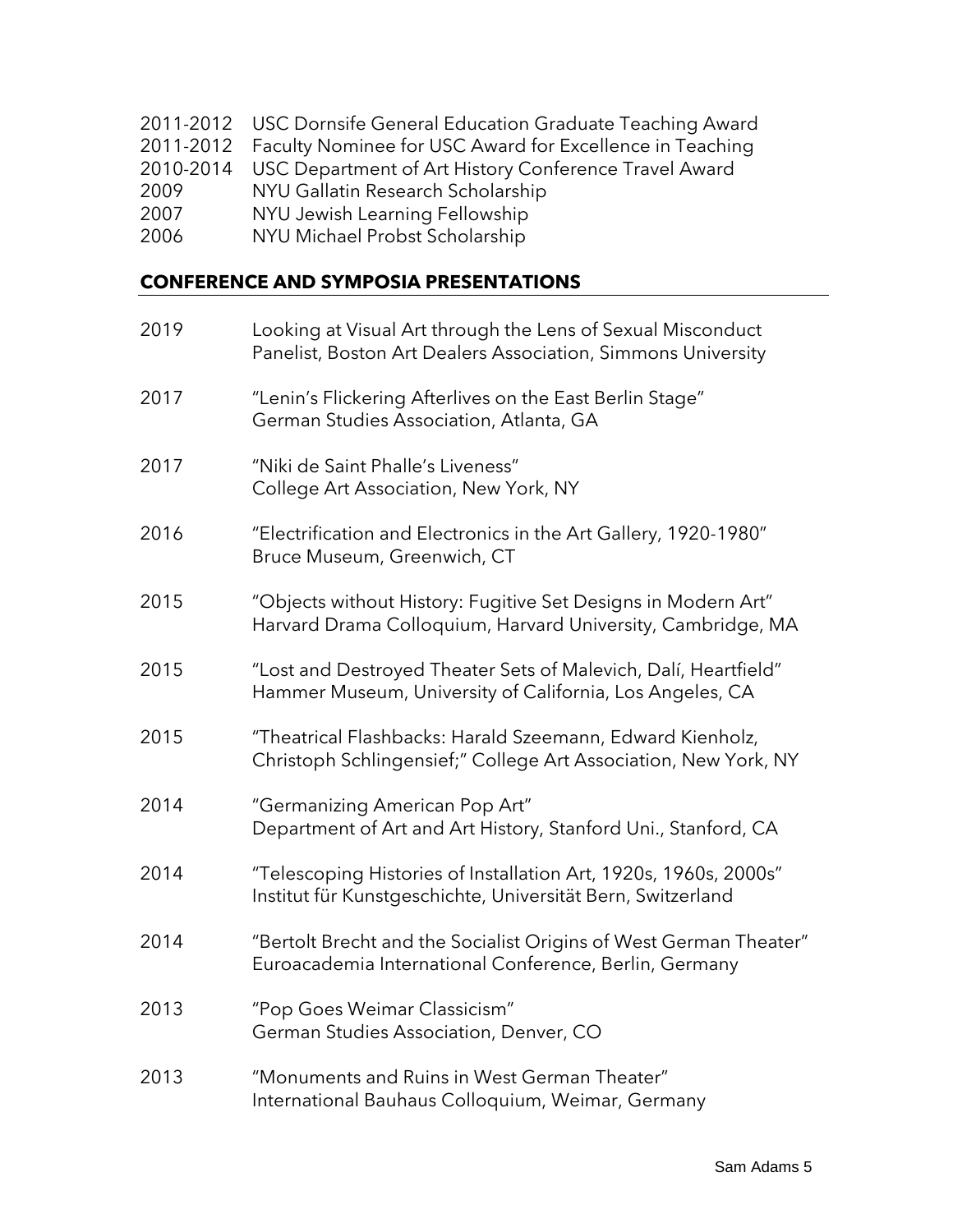| 2012 | "Seeing Opera, Hearing Art"<br>Courtauld Institute of Art, London, UK                                        |
|------|--------------------------------------------------------------------------------------------------------------|
| 2012 | "Artist as Producer: Mise en Scène in Postwar Germany"<br>Association of Art Historians, Milton Keynes, UK   |
| 2011 | "Cleaving German Identity in Wagner's Ring"<br>German Studies Association, Louisville, KY                    |
| 2010 | "Mourning Time: Walter Benjamin and the Play of Lamentation"<br>Claremont Graduate University, Claremont, CA |

# **INVITED LECTURES**

| 2021 | "Power, Surrender, and Ancestry in Sonya Clark's Textile Art"<br>Springfield Museums, Springfield, MA                            |
|------|----------------------------------------------------------------------------------------------------------------------------------|
| 2021 | "Sonya Clark: Monumental Textiles"<br>Surface Design Association, Boston, MA                                                     |
| 2018 | "Kitsch, Craft, and Critique in Juro Kubicêk's Collages"<br>Harvard Art Museums, Cambridge, MA                                   |
| 2018 | "Norm and Form in Lorenza Böttner's Self-Portraiture"<br>Dance Studies Colloquium, Institute of Contemporary Art/Boston          |
| 2017 | "Personal Trauma, Collective Memory: Niki de Saint Phalle at<br>Documenta IV in 1968." Central Institute for Art History, Munich |
| 2015 | "Returns of the Avant-Garde from Film Montage to Television Art"<br>Drama Colloquium, Harvard University, Cambridge, MA          |
| 2015 | "Contemporary Art in Berlin;" "German 'Primitivism' and Fascism"<br>New York University, NYU in Berlin                           |
| 2015 | "Visual Studies and Performance: What to Do with Art on Stage"<br>Department of Drama and Dance, Tufts University, Medford, MA   |
| 2015 | "Neuroscientific Approaches to Art and Creativity"<br>Women's Studies Research Center, Brandeis Uni., Waltham, MA                |
| 2014 | "Re-installing Abstraction: Falke Pisano in Rehearsal"                                                                           |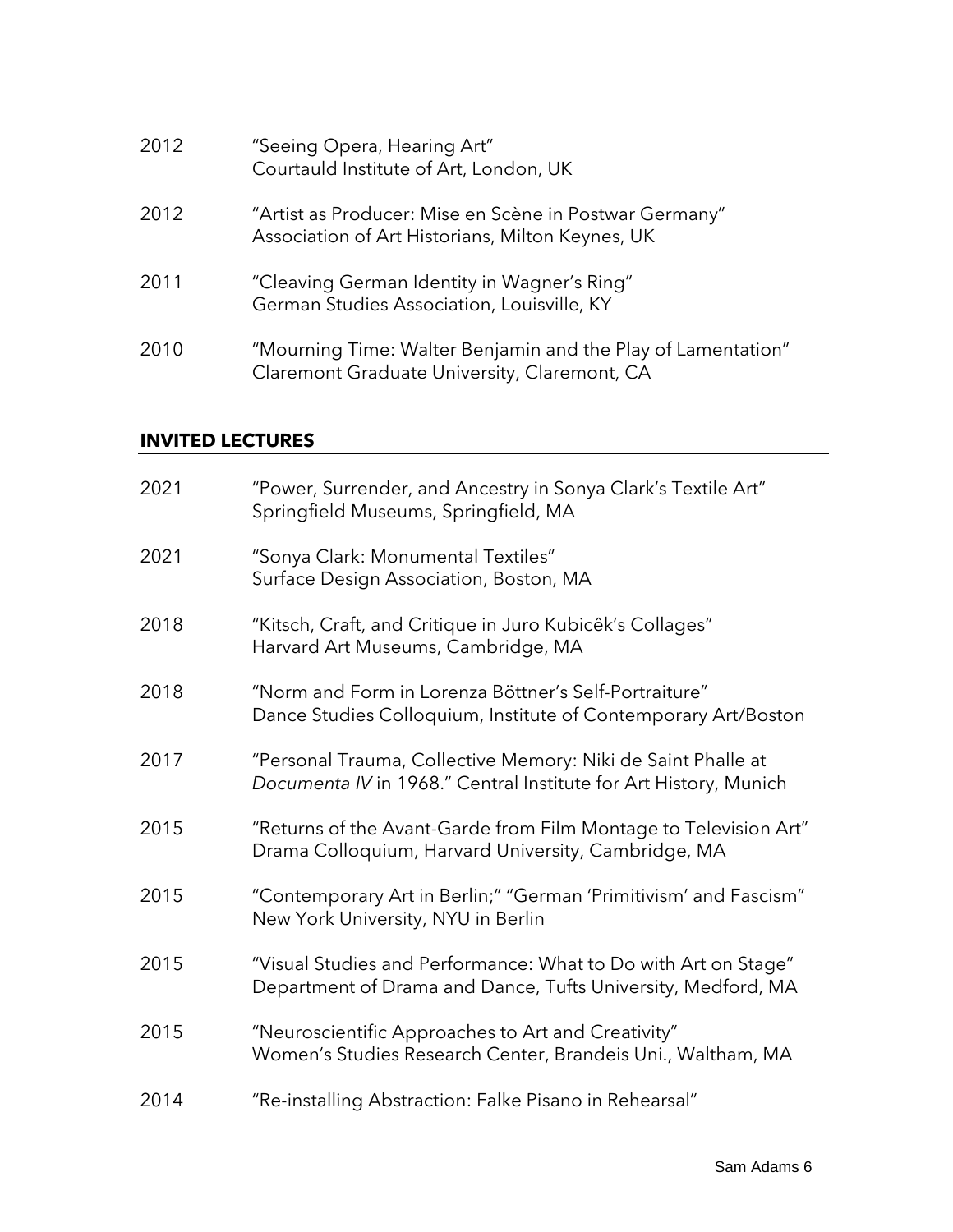PRAXES Center for Contemporary Art, Berlin

2014 "The Persistence of Romanticism" and "Art in Berlin Since 1989" New York University, NYU in Berlin

### **SERVICE TO THE FIELD**

#### JURIES AND COMMITTEES

| 2021-2022 | MFA Studio Advisor, Maine College of Art and Design, ME            |
|-----------|--------------------------------------------------------------------|
| 2021      | Juror, Frances N. Roddy Exhibition, Concord Art Center, MA         |
| 2021      | Juror, Art in the Park 2021 Biennial Exhibition, Worcester, MA     |
| 2020      | Visiting critic, MFA Painting program, Boston University           |
| 2020      | Visiting curator, MFA program, Lesley University, Cambridge, MA    |
| 2020      | Guest critic, Now + There Public Art Accelerator, Boston, MA       |
| 2020      | Juror, Fact Versus Fiction, Gallery 263, Cambridge, MA             |
| 2020      | MFA thesis critic, School of the Museum of Fine Arts at Tufts Uni. |
| 2018      | MFA thesis critic, Graduate School of Design, Harvard University   |
| 2018      | MFA thesis committee, Hannah Groudas, Northeastern University      |
| 2018-2019 | External reader, senior art history theses, Providence College, RI |
| 2017-2018 | Peer reviewer, Art Journal Open                                    |
| 2014-2018 | Graduate Advocacy Chair, Society of Contemporary Art Historians    |
|           |                                                                    |

PANELS AND SYMPOSIA, INVITED/ORGANIZED

| 2021 | Black Feminisms: a series of talks, workshops, and fundraisers<br>Co-organizer, deCordova Sculpture Park and Museum |
|------|---------------------------------------------------------------------------------------------------------------------|
| 2019 | Art and Journalism in the Era of Post-Truth Politics<br>Symposium organizer, deCordova Sculpture Park and Museum    |
| 2018 | #Resistance: Performing Bodies and the State<br>Panel co-chair, College Art Association, Los Angeles, CA            |
| 2017 | Career panel speaker, Tufts Uni. Art History Society, Medford, MA                                                   |
| 2017 | The Artist's Museum Symposium<br>Co-organizer, Carpenter Center for the Visual Arts at Harvard Uni.                 |
| 2013 | German Visual Culture in the American Century<br>Panel co-chair, German Studies Association, Denver, CO             |
| 2013 | Keeping Score: Hans Richter's Filmic Encounters with Music<br>Symposium organizer, Los Angeles County Museum of Art |